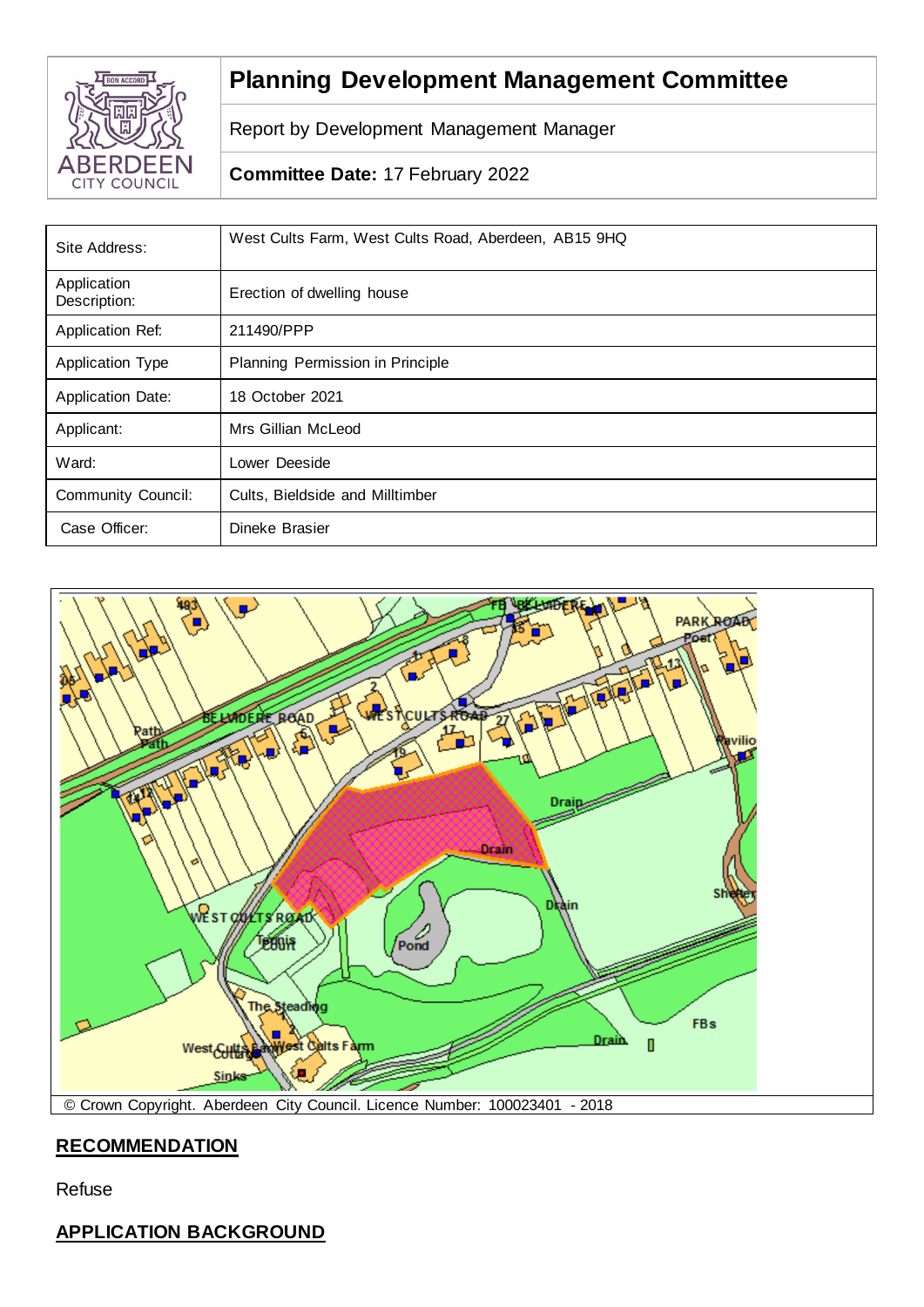## **Site Description**

The application site comprises an irregular shaped area extending to c.0.98ha located in the Green Belt. It is positioned to the south east of West Cults Road, to the south of the residential area of Cults, and c.400m to the north west of the River Dee. Although the site boundary adjoins existing housing on West Cults Road, it sits at a lower level and is not visually connected.

Adjacent to the site, West Cults Road at this point narrows to a single track private road. There is a distinct drop in levels between this road and the application site, which itself mainly consists of a central grassed area with trees along the boundaries. An existing field drain runs directly from the site towards the River Dee Special Area of Conservation (SAC), which is c.400m to the south east.

## **Relevant Planning History**

110284 – Residential development – Withdrawn on  $17<sup>th</sup>$  January 2014

## **APPLICATION DESCRIPTION**

## **Description of Proposal**

Planning permission in principle is sought for the erection of a single detached dwelling. As the application is for planning permission in principle, only a site plan showing the indicative position of an access and location of the dwelling has been submitted. This plan shows the dwelling to be located centrally within the plot with a vehicular access taken from West Cults Road at the north west boundary and a curved driveway leading up to the dwelling. A detached garage and vehicular turning area are shown.

## **Supporting Documents**

All drawings and supporting documents listed below can be viewed on the Council's website at:

https://publicaccess.aberdeencity.gov.uk/onlineapplications/applicationDetails.do?activeTab=documents&keyVal=R10UWYBZH1900

1. Supporting Statement by the agent, dated January 2022, setting out their justification for the proposed development. It also states that the applicant did not wish to submit any additional information at the PPP stage, following a request by the Planning Service..

## **Reason for Referral to Committee**

The application has been referred to the Planning Development Management Committee because mor than six letters of objection have been received.

## **CONSULTATIONS**

**ACC - Roads Development Management Team –** No objection in principle. The site is located in the outer city and does not lie within an area of controlled parking. As this is only an application for 'Planning Permission in Principle' no exact details on the number of bedrooms is available. Parking provision should be provided on-site in line with ACC Supplementary Guidance.

West Cults Road is a private road and the driveway access shall take access from this private road. There will therefore be no amendments to any adopted roads, footways and kerbing required to be carried out by ACC Road Maintenance Unit.

#### **ACC - Environmental Health –** No observations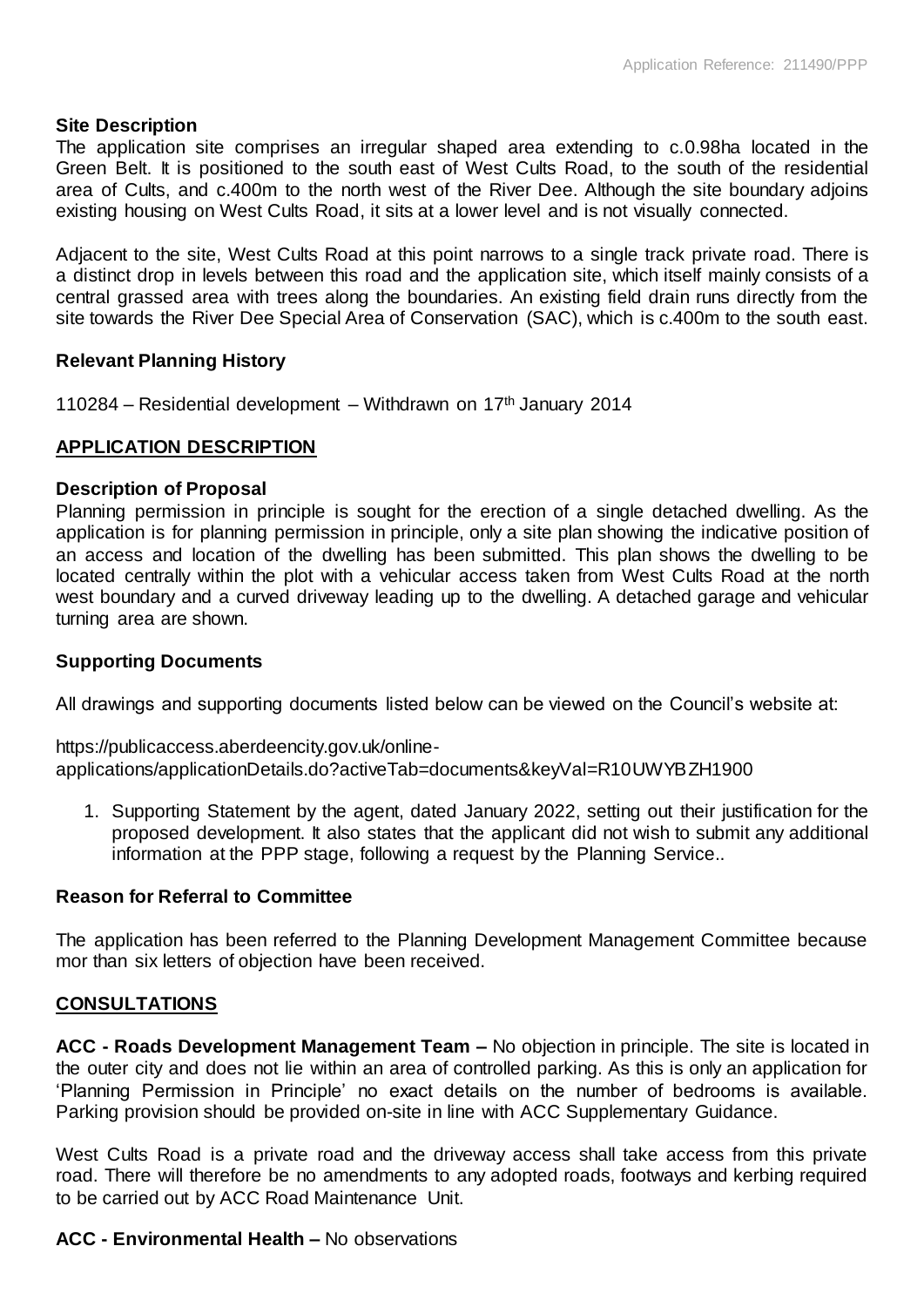**ACC - Waste and Recycling –** No objection. General comments in relation to the number of bins required and method of collection.

**Archaeology Service (Aberdeenshire Council) –** No comments following consideration of the nature of the development, topography of the land and the known sites within the wider landscape.

**Scottish Water –** No objection. General comments in relation to capacity at Invercannie Water Treatment Works and Nigg PFI Waste Water Treatment Works.

**SEPA –** Objects to the application based on the information currently available.

The site is partly within the functional floodplain based on the SEPA Flood Maps. This indicates that there is a medium risk of flooding from the River Dee. SEPA has multiple records of flooding nearby. More information is therefore requested, including:

- Current and proposed development site and finished floor levels related to nearby watercourses;
- Appropriate photographs and/or any nearby historical flood levels;
- Topographic level information including cross sections across the watercourse (including the channel bed levels, and bank levels of the opposite bank), upstream, downstream and adjacent to the site.

If this information is insufficient to provide a robust assessment of the risk of flooding to the proposed development, then a detailed Flood Risk Assessment may need to be carried out by a suitably qualified professional.

If the watercourse that runs along the southern site boundary is proposed to be culverted, then additional information on that aspect of the proposed development is also required.

## **Cults, Bieldside And Milltimber Community Council –** No response received

#### **REPRESENTATIONS**

A total of 18 letters of objection have been received, raising the following matters:

- 1. Proposed development is not consistent with policy NE2 (Green Belt) of the 2017 Aberdeen Local Development Plan;
- 2. Site is liable to flooding and is located outside the flood defences for the farmhouse and steading at the bottom of West Cults Road;
- 3. No street lighting or pavement on this section of West Cults Road so unsafe for pedestrians;
- 4. West Cults Road is a single track road but used as a rat run;
- 5. Large area of dense vegetation and wildlife habitat which forms a wildlife corridor will be destroyed. Adverse impact on a wide diversity of species, including endangered;
- 6. Construction traffic will impact on amenities and access in the area. Due to the nature of West Cults Road, they would require to use Park Road, which, due to the number, size and weight of construction vehicles required would be completely destroyed;
- 7. Applications for developments in the lower half of a garden in Belvedere Road and the old Cults curling pond at the bottom of West Cults Road were refused;
- 8. Adverse impact on property values of neighbouring dwellings.

## **MATERIAL CONSIDERATIONS**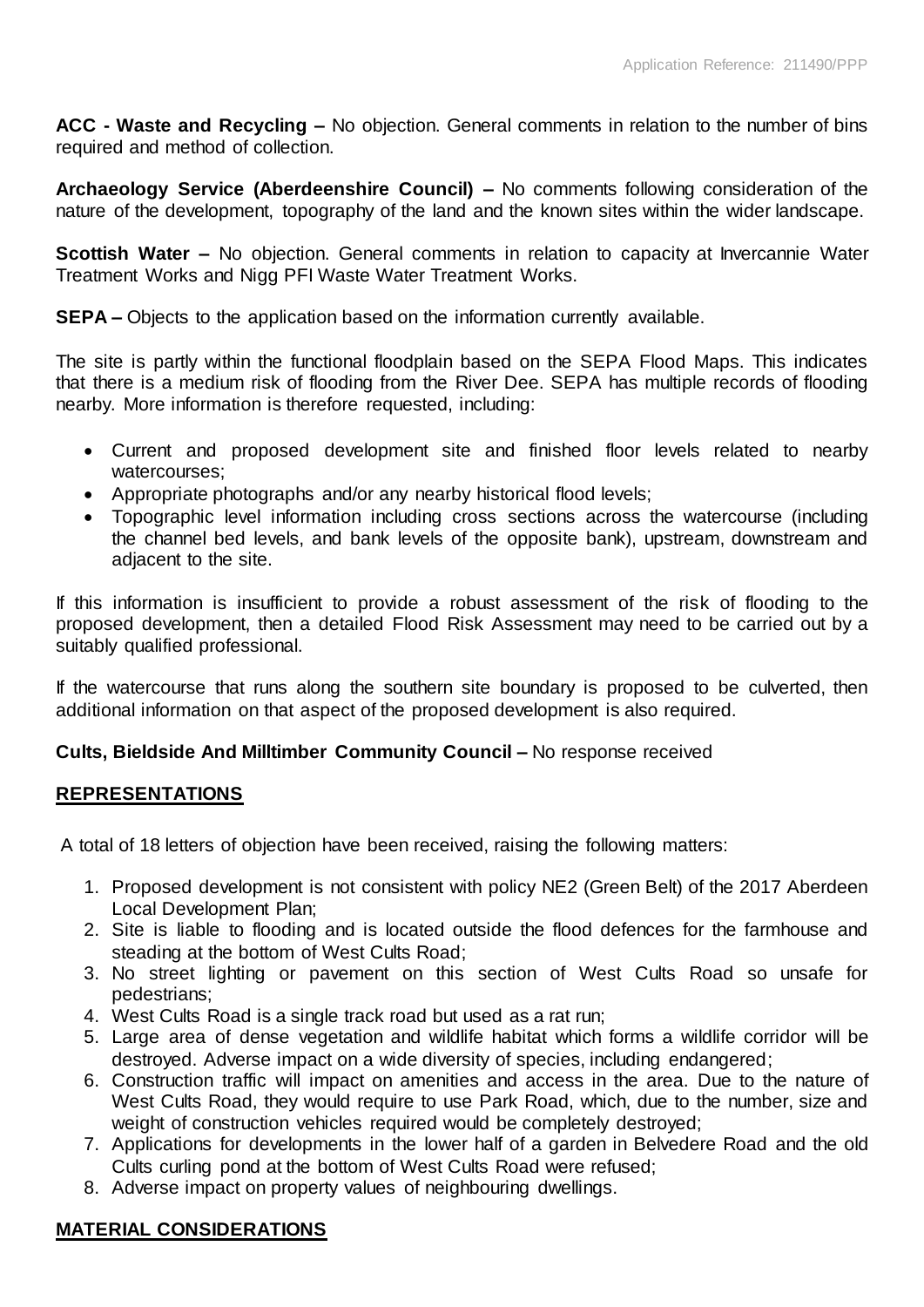## **Legislative Requirements**

Sections 25 and 37(2) of the Town and Country Planning (Scotland) Act 1997 require that where, in making any determination under the planning acts, regard is to be had to the provisions of the Development Plan and that determination shall be made in accordance with the plan, so far as material to the application unless material considerations indicate otherwise.

## **National Planning Policy and Guidance**

Scottish Planning Policy – paragraphs 49-52 setting out function of the green belt and types of development that could be appropriate in such locations.

## **Development Plan**

#### Strategic Development Plan

The current Strategic Development Plan for Aberdeen City and Shire was approved by Scottish Ministers in September 2020 and forms the strategic component of the Development Plan. No issues of strategic or cross boundary significance have been identified.

#### Local Development Plan

Section 16 (1)(a)(ii) of the Town and Country Planning (Scotland) Act 1997 requires that, where there is a current local development plan, a proposed local development plan must be submitted to Scottish Ministers within 5 years after the date on which the current plan was approved. From 21 January 2022, the extant local development plan will be beyond this 5-year period. The Proposed Aberdeen Local Development Plan 2020 has been submitted to the Planning & Environmental Appeals Division at the Scottish Government in July 2021. The formal examination in public of the Proposed Local Development Plan 2020 has commenced with reporters appointed. Material consideration will be given to the Proposed Local Development Plan 2020, in the context of the progress of its examination, in the assessment of planning applications.

Given the extant local development plan is beyond its five-year review period consideration, where relevant, should be given to paragraph 33 of the Scottish Planning Policy (2014) which states: "Where relevant policies in a development plan are out-of-date or the plan does not contain policies relevant to the proposal, then the presumption in favour of development that contributes to sustainable development will be a significant material consideration.

The following policies are relevant –

- D1 Quality Placemaking by Design
- T2 Managing the Transport Impact of Development
- NE1 Green Space Network
- NE2 Green Belt
- NE5 Trees and Woodland
- NE6 Flooding, Drainage and Water Quality
- NE8 Natural Heritage
- R6 Waste Management Requirements for New Development
- R7 Low and Zero Carbon Buildings, and Water Efficiency
- CI1 Digital Infrastructure

## **Supplementary Guidance**

Flooding, Drainage and Water Quality Natural Heritage Transport and Accessibility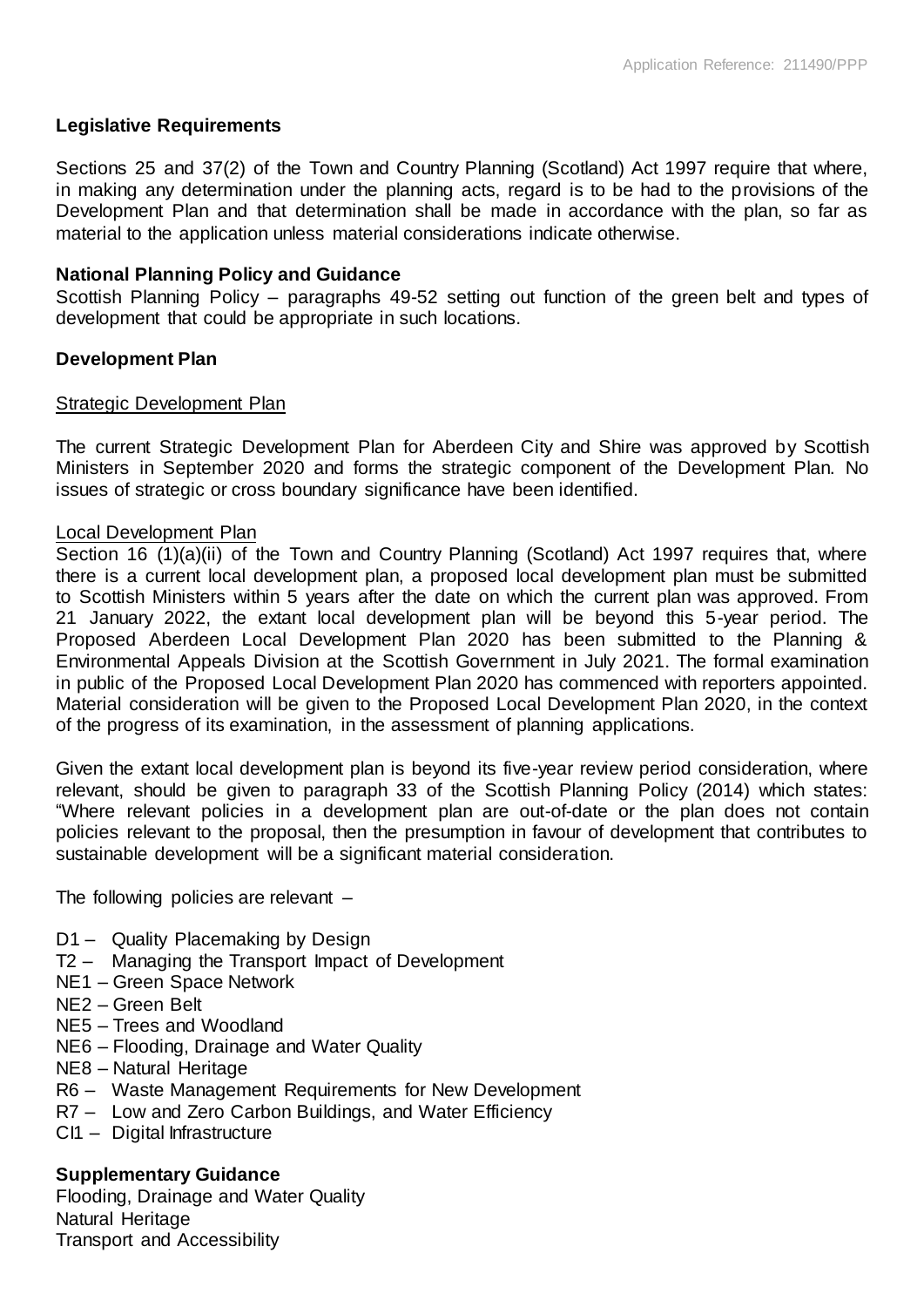Trees and Woodlands

## **Proposed Aberdeen Local Development Plan (2020)**

The Proposed Aberdeen Local Development Plan (Proposed ALDP) was approved at the Council meeting of 2 March 2020. A period of representation in public was undertaken from May to August 2020 and the Proposed ALDP has since been submitted to the Scottish Government Planning and Environmental Appeals Division for Examination in Public. The Proposed ALDP constitutes the Council's settled view as to what the final content of the next adopted ALDP should be and is now a material consideration in the determination of planning applications. The Aberdeen Local Development Plan 2017 will continue to be the primary document against which applications are considered. The exact weight to be given to matters contained in the Proposed ALDP (including individual policies) in relation to specific applications will depend on whether –

- such matters have or have not received representations as a result of the period of representations in public for the Proposed ALDP;
- the level of representations received in relation to relevant components of the Proposed ALDP and their relevance of these matters to the application under consideration.

The foregoing can only be assessed on a case-by-case basis.

- D1 Quality Placemaking
- D<sub>2</sub> Amenity
- NE1 Green Belt
- NE2 Green and Blue Infrastructure
- NE3 Our Natural Heritage
- NE4 Our Water Environment
- NE5 Trees and Woodland
- T3 Parking
- R5 Waste Management Requirements for New Development
- R6 Low and Zero Carbon Buildings, and Water Efficiency
- CI1 Digital Infrastructure

# **EVALUATION**

## **Principle of Development**

The site is located in an area designated as Green Belt in the 2017 Aberdeen Local Development Plan and policy NE2 (Green Belt) applies. This policy sets out that *'No development will be permitted for purposes other than those essential for agriculture; woodland and forestry; recreational uses compatible with an agricultural or natural setting; mineral extraction/quarry restoration; or landscape renewal.'* These types of development considered acceptable in a green belt setting are consistent with those set out in Scottish Planning Policy paragraph 52.

This proposal is for the construction of a new, additional dwelling in the Green Belt, and thus does not fall within any of the categories listed above. Policy NE2 continues with setting out various exceptions to the policy, however, none of these exceptions provide for the construction of an additional new dwelling in the green belt. As such, the principle of the proposed development would not comply with this policy, and the proposal is considered contrary to the requirements of both policy NE2 (Green Belt) and Scottish Planning Policy.

The applicant in their supporting statement sets out that they currently own the property known as Bradley Cairns (West Cults Farmhouse) at the bottom of West Cults Road and had intended to retire to that dwelling. However, the property has been flooded in recent history, making it unable to insure and as such they now wish to construct a new dwelling. This in itself is not considered sufficient justification to allow a departure from policy NE2 (Green Belt) to construct an additional dwelling in the green belt. The supporting statement also suggests that the application site can be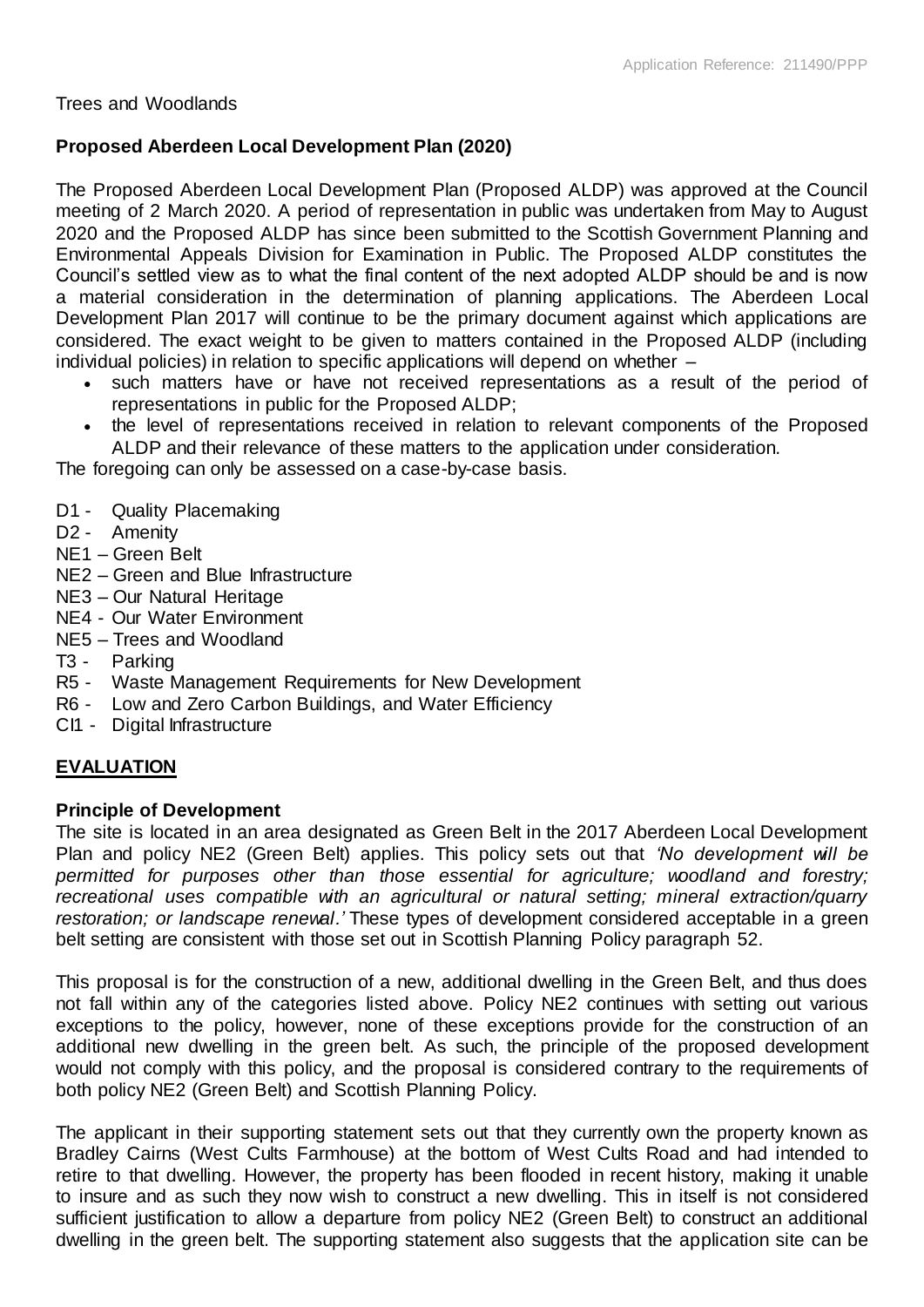considered as domestic curtilage due to the existence of a summerhouse and use of the land by neighbours as extended garden areas. The Planning Service does not agree with this view and considers the site to be unused land within the Green Belt.

#### **Impact on trees and woodlands**

Policy NE5 (Trees and Woodlands) sets out that there is a presumption against all development that will result in the loss of, or damage to, trees and woodlands that contribute to nature conservation, landscape character, local amenity or climate change adaptation and mitigation. This policy is supplemented by Supplementary Guidance on Trees and Woodlands (SGTW), which provides guidance and criteria on when tree surveys, arboricultural impact assessments and tree protection plans should be submitted, and what information they generally should contain. This guidance does not make any distinction between the level of information to be provided as part of a detailed planning application or application for planning permission in principle. Sufficient information is, however, required in order to assess the potential impact, or absense of any impact of development on the existing trees and woodland.

In this case, the application site is surrounded by a tree belt along all boundaries, including along the north west boundary fronting onto West Cults Road, where the proposed vehicular access into the site would be constructed, with additional clusters of trees throughout the centre of the site. It is considered that these trees contribute significantly to nature conservation, landscape character, local amenity and climate change adaptation and mitigation, in line with policy NE5 as set out above.

The Planning Service therefore requested that a tree survey, arboricultural impact assessment and tree protection plan be submitted to enable adequate assessment of the proposal against policy NE5 and SGTW. Notwithstanding its non-compliance with policy NE2 as set out above, this additional information was considered necessary to establish whether any development on the site would be compatible with the above policy. Following various requests, and as set out in their supporting statement, the applicant has not submitted this additional information. It is not acceptable to provide this information at a later stage in the process.

As there is no information demonstrating otherwise, it is considered that the proposal would pose a significant risk in terms of the loss of and impact on existing trees and woodland within and around the edges of the site. The proposal would appear to require a significant number of trees to be removed and proposes no replacement planting resulting in an overall net loss of tree cover. This would be in direct conflict with the Planning Authority's duty to ensure where possible that adequate provision is made for the preservation of existing tree stock or planting of trees. Due to the lack of arboricultural submissions, it is not possible to determine the overall level of impact on the existing tree stock, and how damage to the tree stock will be avoided throughout the construction phase. However, it appears highly likely that the development will result in the significant loss of and/or damage to trees. The proposal, based on the information currently available, and in the absence of information indicating otherwise, is therefore considered to be contrary to the requirements as set out in policy NE5 (Trees and Woodlands) and SGTW.

## **Impact on Green Space Network and Natural Heritage**

The site is located within the green space network and part of a 'core' green space network covering a large area including the River Dee, Newton Dee Estate, Deeside Golf Course and Allan Park, and policy NE1 (Green Space Network) applies. This policy sets out that proposals for development that are likely to destroy or erode the character and/or function of the Green Space Network will not be permitted. Green Space Network can carry various functions, including, but not limited to, formally designated natural heritage sites; a diversity of habitats and their connectivity; woodland, hedgerows and individual trees; and water bodies.

This undeveloped area, set within broadleaved woodland, represents an important habitat for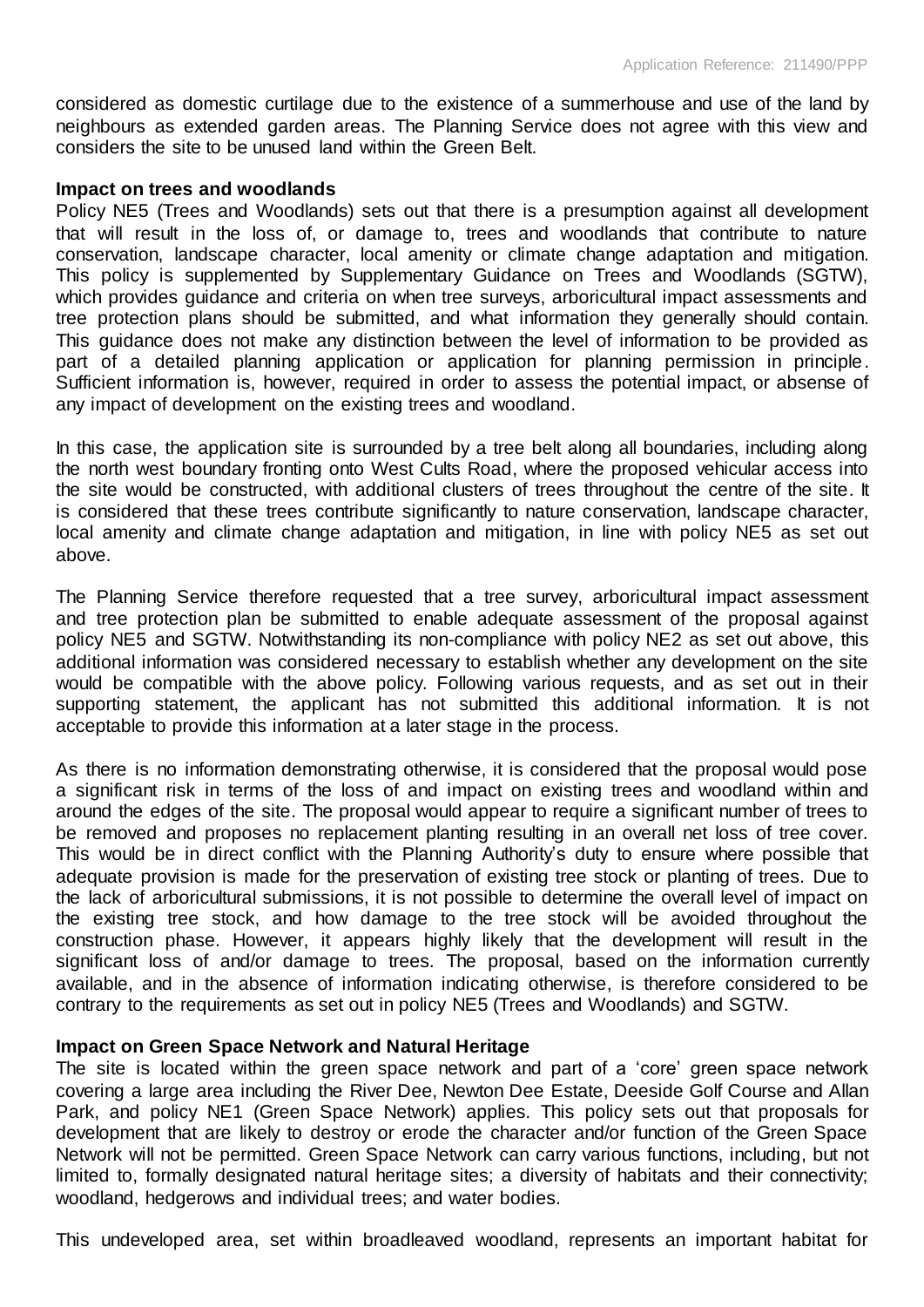wildlife, particularly in association with the surrounding trees, including bats and potentially other protected species. Policy NE8 (Natural Heritage) therefore also applies. This policy sets out that development should seek to avoid any detrimental impact on protected species through the carrying out of surveys and submission of protection plans describing appropriate mitigation measures where necessary. Therefore, and as set out in relation to trees above, even though the principle of the proposed development is considered non-compliant with policy NE2, additional information is required to establish whether any development on the site would have an adverse impact on protected species and their habitat and the core function of the green space network in this area as a wildlife corridor and habitat.

To that effect, the Planning Service requested submission of an Ecological Impact Assessment, including a preliminary bat roost assessment for any potentially affected trees. As with the tree survey and associated information, the applicant confirmed that they are not prepared to submit that information for this planning permission in principle application. As such, insufficient information is currently available to assess the impact of any development on the site against policies NE1 (Green Space Network) and NE8 (Natural Heritage). Based on the information currently available, and in the absence of information to the contrary, the proposal is therefore considered to have an adverse impact on the quality and would result in the erosion of the character of the Green Space Network, and is likely to have a detrimental impact on protected species – and would thus not comply with the policies listed above.

It should be noted that bats in particular are a species protected by law, and that the Planning Authority has a statutory duty to ensure that no development will have an adverse impact on this protected species. As no information is available in relation to the presence of bats within the application site, it is not possible to make this judgement and the Planning Authority would not meet this statutory duty if the application were approved on the basis of the information currently available.

#### **Habitats Regulation Appraisal and the River Dee Special Area of Conservation (SAC)**

Policy NE8 (Natural Heritage) sets out that in all cases, a development that is likely to have a significant effect on a Natura site, either alone or in combination with other plans or projects, will require an appropriate assessment (under the Habitats Regulation) to demonstrate that it will not adversely affect the integrity of the site.

In this case, the field drain that runs parallel to parts of the south and east site boundaries are part of a system of field drains that run directly towards the River Dee SAC, which lies only c.400m from the application site. It is therefore necessary to consider whether the proposal would have any impact on the qualifying species of the SAC through a Habitats Regulations Appraisal (HRA), either during the construction or operational phases. An initial HRA and subsequent Appropriate Assessment of the proposed development was undertaken by the Planning Service. This concluded that even though there was the potential for the proposal to have a significant effect on the SAC, this could be mitigated through the use of Matters Specified in Conditions applications requesting details in relation to the position and method of SUDS, and through submission of a Construction Environment Management Plan to avoid any adverse impact on the SAC due to siltation and pollution of the field drains during construction.

#### **Flooding**

Policy NE6 (Flooding, Drainage and Water Quality) sets out that development will not be permitted if it would increase the risk of flooding; or would be at risk from flooding. It further sets out that a Flood Risk Assessment will be required where a development is likely to result in a material increase in the number of buildings at risk of flooding.

The southern part of the site falls within the functional floodplain of the River Dee and has a low to medium risk of flooding as set out in the latest SEPA flood risk maps. There are multiple records of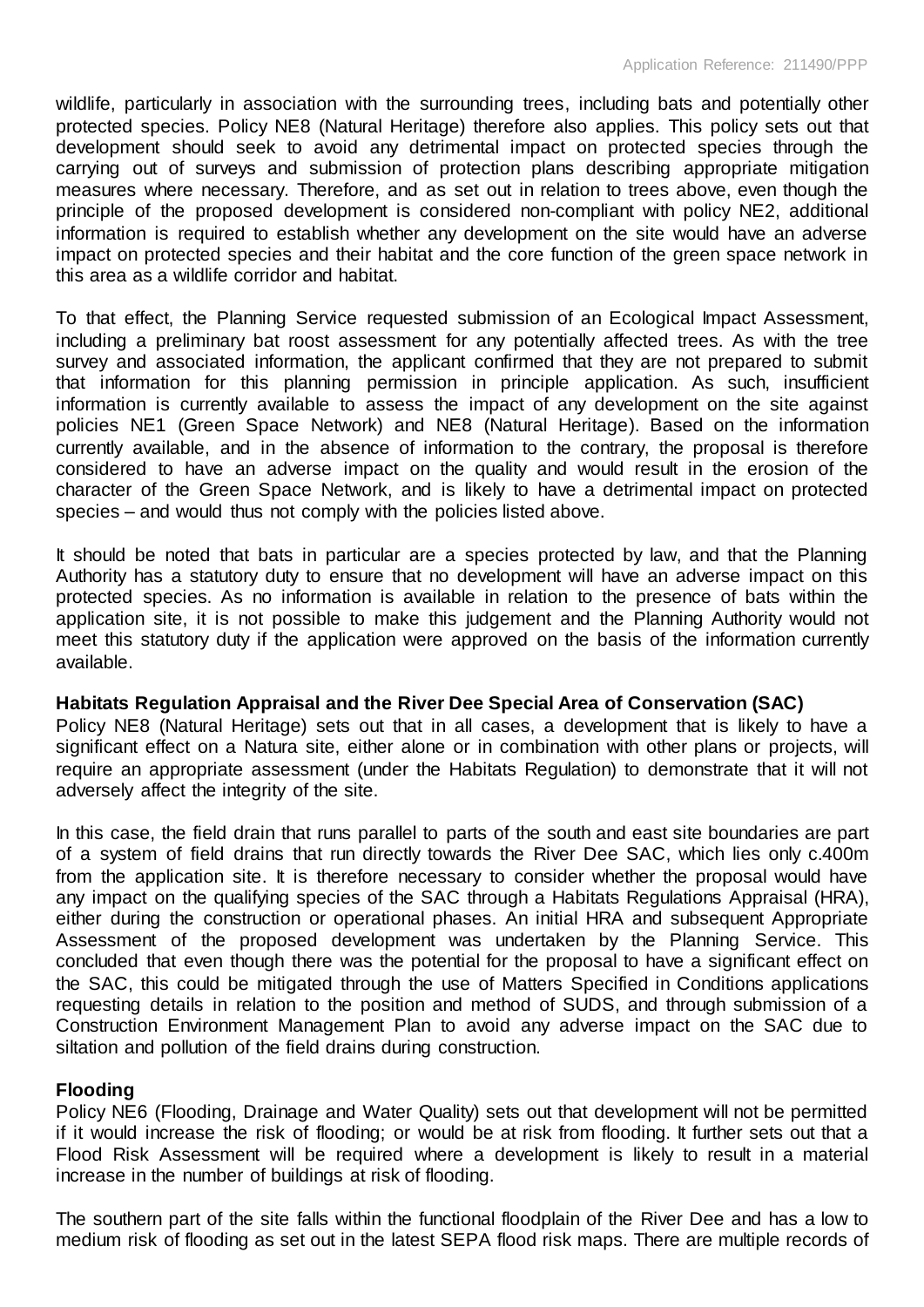flooding within the immediate area within the last 20 years. Based on the current amount of information available, SEPA object to the proposal. The Planning Service therefore requested the submission of a Flood Risk Assessment in accordance with the requirements of policy NE6 as set out above. However, the applicant confirmed that they are not prepared to submit this information as part of this current application. As such, insufficient information is available to assess the impact of the proposal in relation to flooding, and the proposal is considered not to comply with the criteria part of policy NE6 and associated Supplementary Guidance 'Flooding, Drainage and Water Quality'.

## **Access**

The proposed development would see the creation of an additional vehicular access onto West Cults Road. West Cults Road at this point is a narrow single track lane, with sharp, poor-visibility bends leading up to its junction with North Deeside Road and no separate pavement.

Roads Development Management do not object to the principle of the proposal, however further information would need to be submitted as part of a MSC application to confirm how the proposed access into the site would be constructed (e.g. levels and visibility splays) and that it is not certain that any such MSC application could be supported. As such, given this planning permission in principle application would need to ensure that the level of development and the proposed access can be satisfactorily accommodated in some form a levels survey was requested as part of this current application to ensure no unacceptable situation would arise which could not be resolved at MSC-stage. This information has not been submitted, and as such, the Planning Service is not in a position to determine whether the vehicular access can be constructed to an acceptable standard taking account of comments from Roads Development Management, or whether any engineering works required to construct the access would have an acceptable visual impact on the character and appearance of the surrounding area given the significant change in levels between the central part of the application site and West Cults Road or result in the unacceptable loss of trees.

Given this information, requested along with the other information discussed previously, has not been submitted, it is considered that insufficient information is currently available to assess the impact of the proposed vehicular access onto West Cults Road against the criteria of both policy T2 (Managing the Transport Impact of Development) and D1 (Quality Placemaking by Design), and Supplementary Guidance on Transport and Accessibility, so the current application is contrary to these policies.

# **Proposed Aberdeen Local Development Plan**

In relation to this particular application, the policies in the Proposed Aberdeen Local Development Plan 2020 (PALDP) substantively reiterate those in the adopted Local Development Plan and the proposal is not acceptable in terms of both Plans for the reasons previously given.

## **Matters raised in representations**

- 1. Proposed development is not consistent with policy NE2 (Green Belt) of the 2017 Aberdeen Local Development Plan *– This has been addressed in the evaluation above*;
- 2. Site is liable to flooding and is located outside the flood defences for the farmhouse and steading at the bottom of West Cults Road – *This has been addressed in the evaluation above*;
- 3. No street lighting or pavement on this section of West Cults Road so unsafe for pedestrians *This has been addressed in the evaluation above*;
- 4. West Cults Road is a single track road but used as a rat run *This has been addressed in the evaluation above*;
- 5. Large area of dense vegetation and wildlife habitat which forms a wildlife corridor will be destroyed. Adverse impact on a wide diversity of species, including endangered – *This has been addressed in the evaluation above*;
- 6. Construction traffic will impact on amenities and access in the area. Due to the nature of West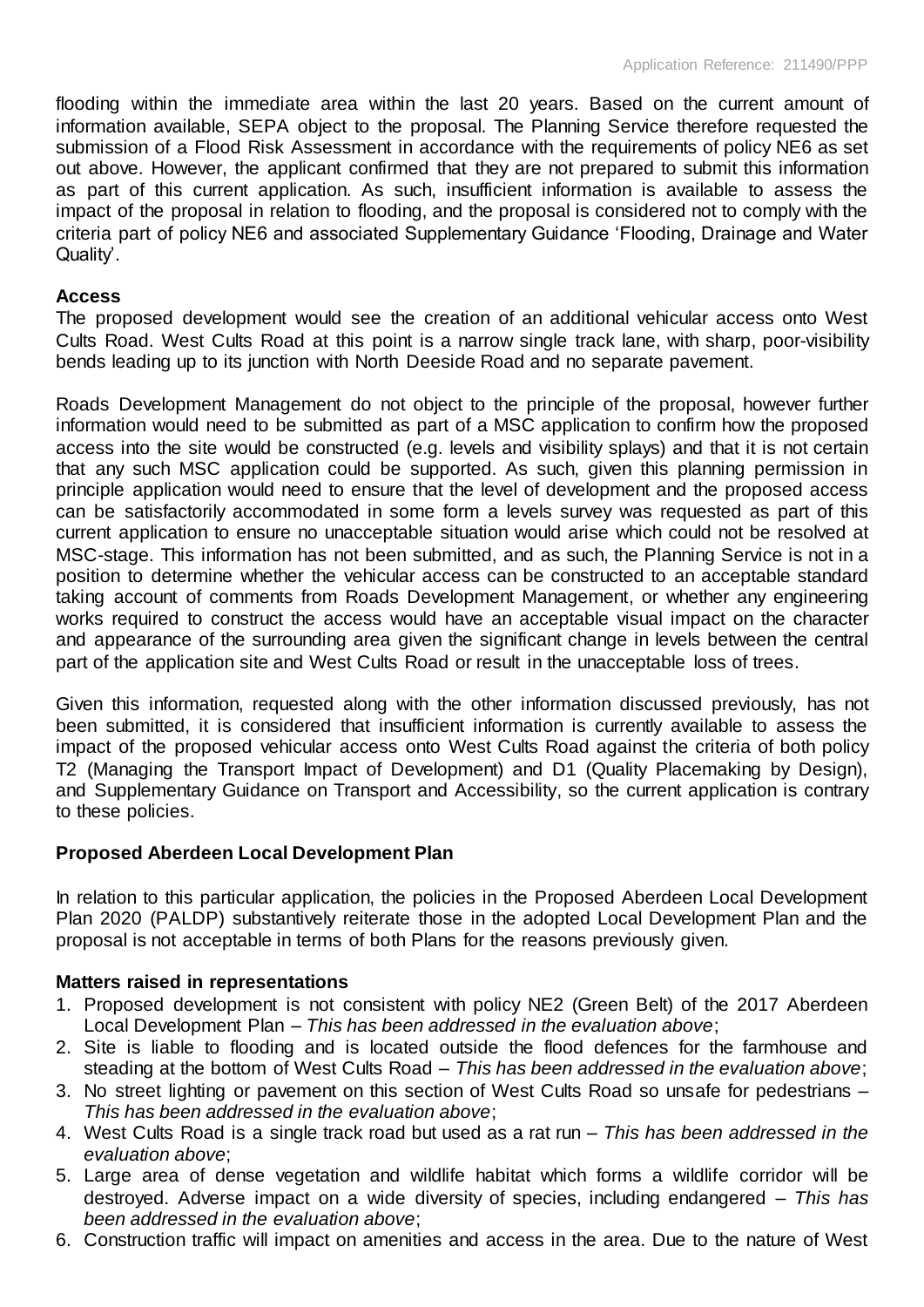Cults Road, they would require to use Park Road, which, due to the number, size and weight of construction vehicles required would be completely destroyed – *Construction traffic is not a material planning consideration*;

- 7. Applications for developments in the lower half of a garden in Belvedere Road and the old Cults curling pond at the bottom of West Cults Road were refused – *All applications are assessed on a case-by-case basis*;
- 8. Adverse impact on property values of neighbouring dwellings *This is not a material planning consideration.*

## **Recommended Matters Specified in Conditions**

The application is recommended for refusal. However, in the event that Members are minded to approve the application, then it is requested that the following matters are covered through subsequent Matters Specified in Conditions applications:

- 1. Detail on siting, layout, design and materials;
- 2. Detail on landscaping, including surfacing materials and boundary treatments;
- 3. Details on existing and proposed levels;
- 4. Detail on vehicular access, including detailed levels survey and visibility splays;
- 5. Submission of tree survey, arboricultural impact assessment and tree protection plan;
- 6. Submission of ecological impact assessment, including a preliminary bat roost survey for any potentially affected trees within the development site;
- 7. Submission of a flood risk assessment;
- 8. Submission of detailed information on SUDS and drainage;
- 9. Submission of a construction environment management plan.

## **RECOMMENDATION**

#### Refuse

#### **REASON FOR RECOMMENDATION**

- 1. That the application site lies within the Green Belt, and the proposal is for a new additional dwelling. Additional dwellings are not permitted through any of the exceptions set out in Policy NE2 (Green Belt) of the 2017 Aberdeen Local Development Plan, or policy NE1 (Green Belt) of the 2020 Proposed Development Plan. The proposed development is therefore contrary in principle to Green Belt Policy. There are no other material planning considerations that would justify a departure from these policies;
- 2. That the application site contains a number of mature and semi-mature trees. To enable assessment of the proposal on these trees, additional information by in the form of a tree survey, tree protection plan and arboricultural impact assessment is required This information has not been provided, and there is thus insufficient information to assess the impact of the proposed development on the existing tree stock within the site. The development proposal is thus considered contrary to the requirements of policy NE5 (Trees and Woodlands) of the 2017 Aberdeen Local Development Plan; policy NE5 (Trees and Woodlands) of the 2020 Proposed Local Development Plan and Supplementary Guidance on Trees and Woodlands;
- 3. That the application site is located within the Green Space Network; and is considered suitable as bat habitat and has the potential to offer habitat to other protected species. To enable assessment of the impact of the proposal on the Green Space Network, European protected species (including bats), and potentially other protected species, additional information by means of an Ecological Impact Assessment including a preliminary bat roost assessment is required. This information has not been provided, and there is thus insufficient information to assess the impact of the proposed development on the Green